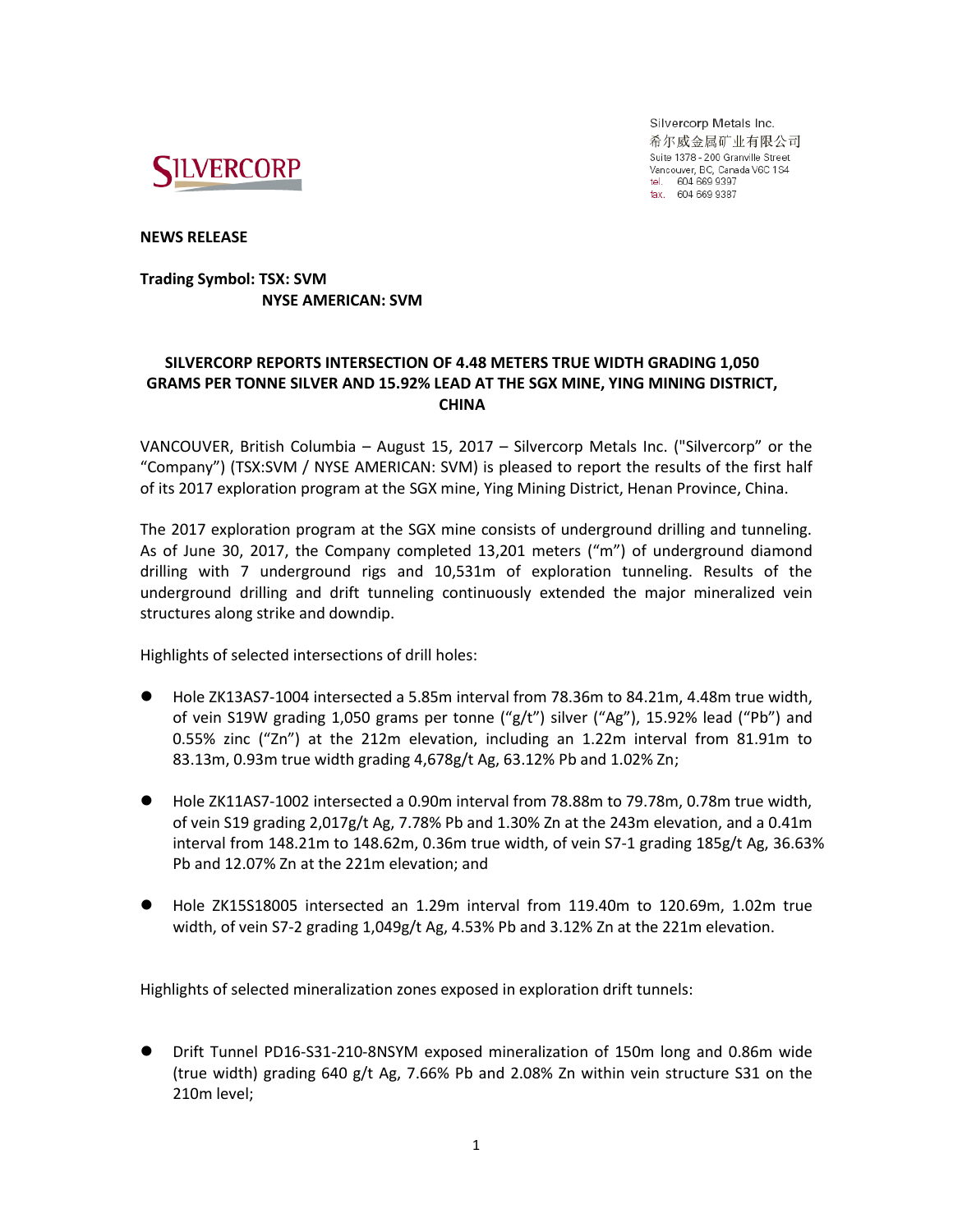- Drift Tunnel XPD-S7-1-210-9NYM exposed mineralization of 100m long and 1.01m wide (true width) grading 455g/t Ag, 11.84% Pb and 3.25% Zn within vein structure S7-1 on the 210m level; and
- Drift Tunnel CM105-S2W2-300-74SNYM exposed mineralization of 60m long and 0.70m wide (true width) grading 609g/t Ag, 6.53% Pb and 2.79% Zn within vein structure S2W2 on the 300m level.

The 2017 underground drilling program is mainly conducted from the current production levels to delineate the downdip and along-strike extensions of known mineralized vein structures in the production area and test for new veins in the previous less-explored areas.

| <b>Major Target Veins</b>                                                                          | Target<br><b>Elevation</b><br>(m) | <b>Meters</b><br><b>Drilled</b> | <b>Holes</b><br><b>Completed</b> | <b>Samples</b><br><b>Collected</b> | <b>Holes with</b><br>Assay<br><b>Received</b> | <b>Holes</b><br>Intercepted<br>Vein<br><b>Structures</b> | <b>Holes</b><br>Intercepted<br><b>Mineralization</b> |
|----------------------------------------------------------------------------------------------------|-----------------------------------|---------------------------------|----------------------------------|------------------------------------|-----------------------------------------------|----------------------------------------------------------|------------------------------------------------------|
| S1, S2, S4, S6, S7,<br>S7-1, S8, S14, S16W,<br>S <sub>18</sub> , S <sub>19</sub> , S <sub>30</sub> | $-102$ to 640                     | 13.201                          | 44                               | 1.096                              | 47                                            | 47                                                       | 21                                                   |

### The first half of 2017 drilling program at SGX is briefly summarized in the following table:

The 2017 exploration tunneling, comprising drifting, crosscutting and raising, was driven along and across major mineralized vein structures to upgrade drill defined mineral resources and test for new parallel and splay structures.

|                                                                      | Target        | Total            |                                    | <b>Drift</b><br>Tunneling | <b>Total Mineralization Exposed by Drift</b><br>Tunnelina |                                     |             |              |           |
|----------------------------------------------------------------------|---------------|------------------|------------------------------------|---------------------------|-----------------------------------------------------------|-------------------------------------|-------------|--------------|-----------|
| <b>Major Target Veins</b>                                            | Levels<br>(m) | Tunneling<br>(m) | <b>Samples</b><br><b>Collected</b> | Included<br>(m)           | Length<br>(m)                                             | Average<br><b>True Width</b><br>(m) | Ag<br>(g/t) | Pb<br>$(\%)$ | Zn<br>(%) |
| S2, S2W, S7, S7-1, S8,<br>S14, S16W, S19, S21,<br>S22, S28, S31, S32 | 120-680       | 10.531           | 2.810                              | 4.242                     | 2.059                                                     | 0.68                                | 372         | 7.00         | 2.45      |

Tables 1 and 2 below list the assay results of some selected mineralized intersections in drill holes and mineralized zones exposed in drift tunnels in the first half of 2017 exploration program.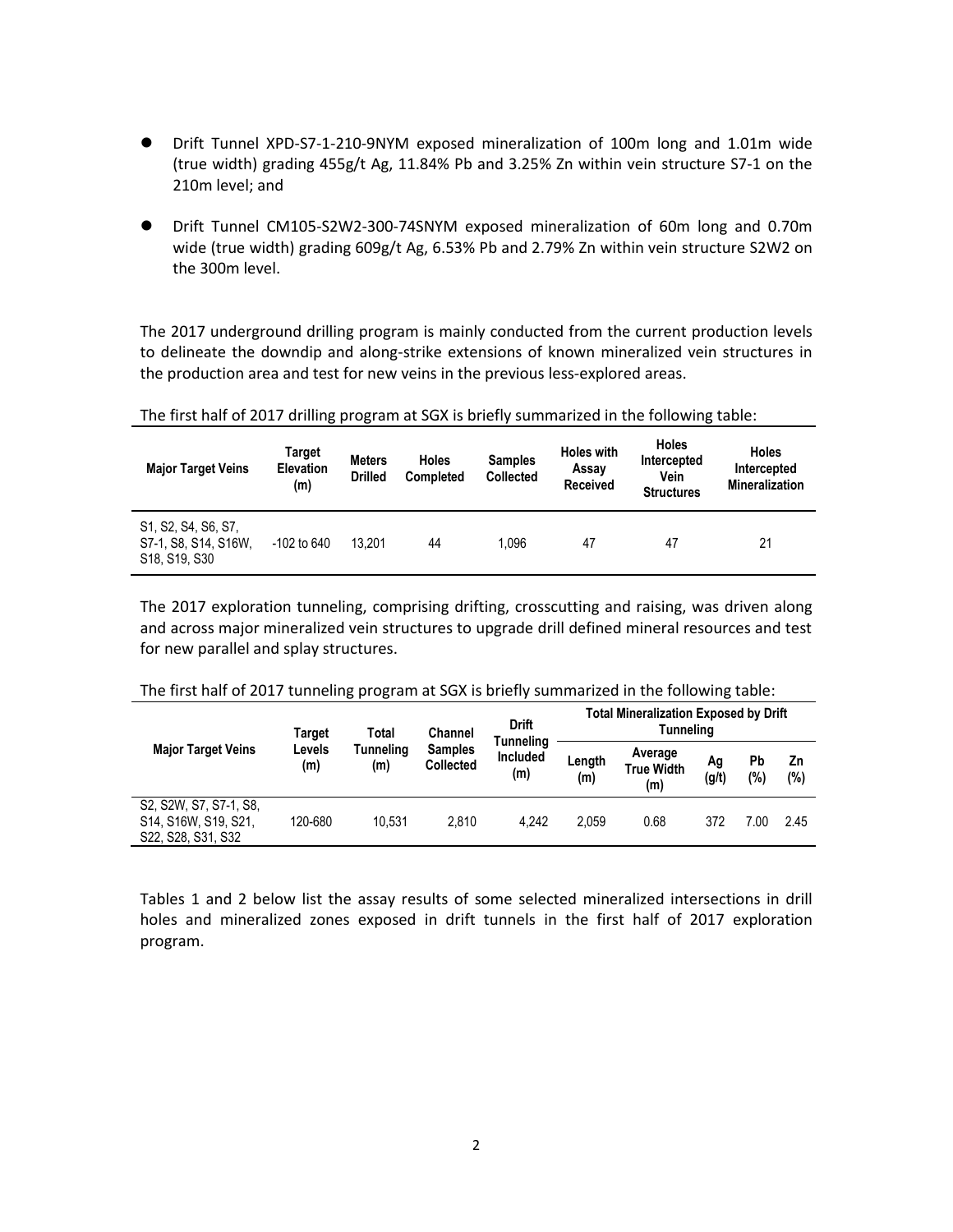| Hole ID      | From<br>(m) | To (m) | Elevation<br>(m) | Interval<br>(m) | True<br>Width<br>(m) | Ag $(g/t)$       | Pb<br>$(\%)$ | Zn<br>$(\%)$ | <b>Veins</b>           | <b>Remarks</b> |
|--------------|-------------|--------|------------------|-----------------|----------------------|------------------|--------------|--------------|------------------------|----------------|
| ZK13S18002   | 81.43       | 81.99  | 656              | 0.56            | 0.39                 | 155              | 1.39         | 3.46         | S19Branch              | Test*          |
| ZK13S8008    | 288.93      | 289.78 | 102              | 0.85            | 0.59                 | $\overline{125}$ | 1.83         | 0.45         | S <sub>8</sub>         | Test           |
| ZK13AS7-1002 | 66.937      | 69.262 | 249              | 2.33            | 2.13                 | 462              | 15.02        | 0.28         | $\overline{S19}$       | Infill**       |
|              | 90.268      | 91.093 | 242              | 0.83            | 0.76                 | 152              | 0.15         | 1.63         | S7 3                   | Test           |
| ZK11AS18003  | 108.73      | 110.73 | 636              | 2.00            | 1.31                 | 402              | 2.54         | 2.42         | S <sub>19</sub>        | Infill         |
| ZK10AS19002  | 2.46        | 3.15   | 262              | 0.69            | 0.38                 | 1,300            | 2.68         | 2.19         | $\overline{S22}$       | Infill         |
|              | 175.16      | 176.45 | 129              | 1.29            | 0.77                 | 155              | 1.46         | 1.45         | S16W1                  | Test           |
| ZK13S7-1002  | 55.07       | 56.67  | 240              | 1.60            | 1.45                 | 558              | 12.07        | 0.28         | <b>S19W</b>            | Test           |
|              | 71.64       | 72.27  | 232              | 0.63            | 0.58                 | 144              | 1.24         | 0.11         | S19Branch              | Test           |
|              | 76.42       | 78.68  | 230              | 2.26            | 2.05                 | 168              | 1.41         | 0.04         | S <sub>19</sub>        | Stepout***     |
| ZK13AS7-1004 | 78.36       | 84.21  | 212              | 5.85            | 4.48                 | 1,050            | 15.92        | 0.55         | <b>S19W</b>            | Test           |
| Including    | 81.91       | 83.13  | 210              | 1.22            | 0.93                 | 4,678            | 63.12        | 1.02         |                        |                |
|              | 88.33       | 94.02  | 205              | 5.69            | 4.35                 | 113              | 0.57         | 0.31         | S <sub>19</sub>        | Stepout        |
| ZK51S29004   | 79.35       | 80.50  | 593              | 1.15            | 0.70                 | 110              | 0.31         | 0.99         |                        | Test           |
| ZK13S7-1004  | 77.03       | 80.43  | 205              | 3.40            | 2.20                 | 363              | 12.18        | 0.17         | <b>S19W</b>            | Test           |
| Including    | 78.91       | 79.41  | 203              | 0.50            | 0.32                 | 2,594            | 61.56        | 0.24         |                        |                |
| ZK4AS19002   | 211.09      | 213.70 | 138              | 2.61            | 1.84                 | 162              | 10.10        | 0.31         | S <sub>19</sub>        | Test           |
| ZK14AS6002   | 18.99       | 19.35  | 170              | 0.36            | 0.27                 | 296              | 0.17         | 0.39         | S1W2Branch             | Test           |
|              | 228.73      | 229.06 | 13               | 0.33            | 0.25                 | 175              | 0.28         | 1.00         | S <sub>2</sub> W       | Test           |
|              | 275.47      | 275.91 | $-21$            | 0.44            | 0.36                 | 645              | 1.75         | 1.32         | S <sub>4</sub>         | Stepout        |
| ZK11AS7-1002 | 78.88       | 79.78  | 243              | 0.90            | 0.78                 | 2,017            | 7.78         | 1.30         | S19                    | <b>Stepout</b> |
|              | 145.22      | 145.49 | 222              | 0.27            | 0.24                 | 369              | 6.45         | 7.72         | $S7_2$                 | Test           |
|              | 148.21      | 148.62 | 221              | 0.41            | 0.36                 | 185              | 36.63        | 12.07        | S7 1                   | Infill         |
| ZK18AS2002   | 226.32      | 226.71 | 232              | 0.39            | 0.37                 | 254              | 0.42         | 1.74         | S6                     | Test           |
| ZK16S2W203   | 243.30      | 243.95 | 70               | 0.65            | 0.51                 | 596              | 6.94         | 3.86         | $\overline{\text{S2}}$ | Infill         |
| ZK14502      | 25.07       | 25.67  | 168              | 0.60            | 0.55                 | 360              | 0.63         | 0.51         | <b>S1W2</b>            | Test           |
|              | 263.57      | 264.00 | 19               | 0.43            | 0.38                 | 152              | 8.69         | 0.35         | S <sub>2</sub>         | Stepout        |
|              | 275.16      | 276.50 | 11               | 1.34            | 1.12                 | 183              | 3.91         | 0.19         | S <sub>4</sub>         | Test           |
| ZK15S18005   | 119.40      | 120.69 | 221              | 1.29            | 1.02                 | 1,049            | 4.53         | 3.12         | S7 <sub>2</sub>        | Test           |

# **Table 1: Selected drilling results from the 2017 drilling program at the SGX mine**

**\***Test: intersections in open areas without known mineralization for new resource delineation;

**\*\***Infill: intersections within known resource blocks for resource upgrade;

**\*\*\***Stepout: intersections adjacent to existing resource blocks for resource expansion;

# **Table 2: Selected mineralized zones exposed by drift tunneling at the SGX mine**

| <b>Tunnel ID</b>                  | Target<br>Vein   | Level<br>(m) | Length<br>(m) | True<br>Width<br>(m) | Ag<br>(g/t) | Pb<br>$(\%)$ | Zn<br>$(\% )$ |
|-----------------------------------|------------------|--------------|---------------|----------------------|-------------|--------------|---------------|
| CM105-S2-220-12ASYM               | S <sub>2</sub>   | 220          | 60            | 0.63                 | 507         | 2.68         | 0.50          |
| CM105-S2-180-12ASYM(Sublevel)     | S2               | 180          | 106           | 1.05                 | 497         | 8.60         | 0.78          |
| PD16-S2W-450-2ANYM                | S <sub>2</sub> W | 450          | 37            | 0.49                 | 284         | 8.29         | 1.68          |
| CM105-S2W-300-10SNYM              | S <sub>2</sub> W | 300          | 50            | 0.62                 | 566         | 9.07         | 1.92          |
| CM105-S2W2-300-74SNYM             | S2W <sub>2</sub> | 300          | 60            | 0.70                 | 609         | 6.53         | 2.79          |
| CM101-S7-1-350-7ASYM              | S7 1             | 350          | 75            | 0.90                 | 392         | 11.79        | 4.58          |
| XPD-S7-1-260-1BSNYM               | S7 1             | 260          | 45            | 0.49                 | 281         | 4.81         | 3.26          |
| XPD-S7-1-210-9SYM                 | S7 1             | 210          | 35            | 0.58                 | 148         | 2.47         | 9.42          |
| XPD-S7-1-210-9NYN                 | S7 1             | 210          | 100           | 1.01                 | 455         | 11.84        | 3.25          |
| XPD-S8-360-SYM-30TJ<br>(Sublevel) | S8               | 370          | 35            | 0.58                 | 39          | 4.93         | 0.49          |
| XPD-S8-360-30ANYM                 | S8               | 360          | 50            | 0.58                 | 72          | 5.87         | 1.21          |
| YPD02-S8-350-30ASYM               | S8               | 350          | 85            | 0.59                 | 83          | 4.39         | 3.24          |
| PD16-S14-160-4ANYM                | S <sub>14</sub>  | 160          | 110           | 0.59                 | 334         | 4.31         | 1.05          |
| CM105-S14E-260-16ASNYM            | <b>S14E</b>      | 260          | 50            | 0.32                 | 76          | 2.49         | 2.00          |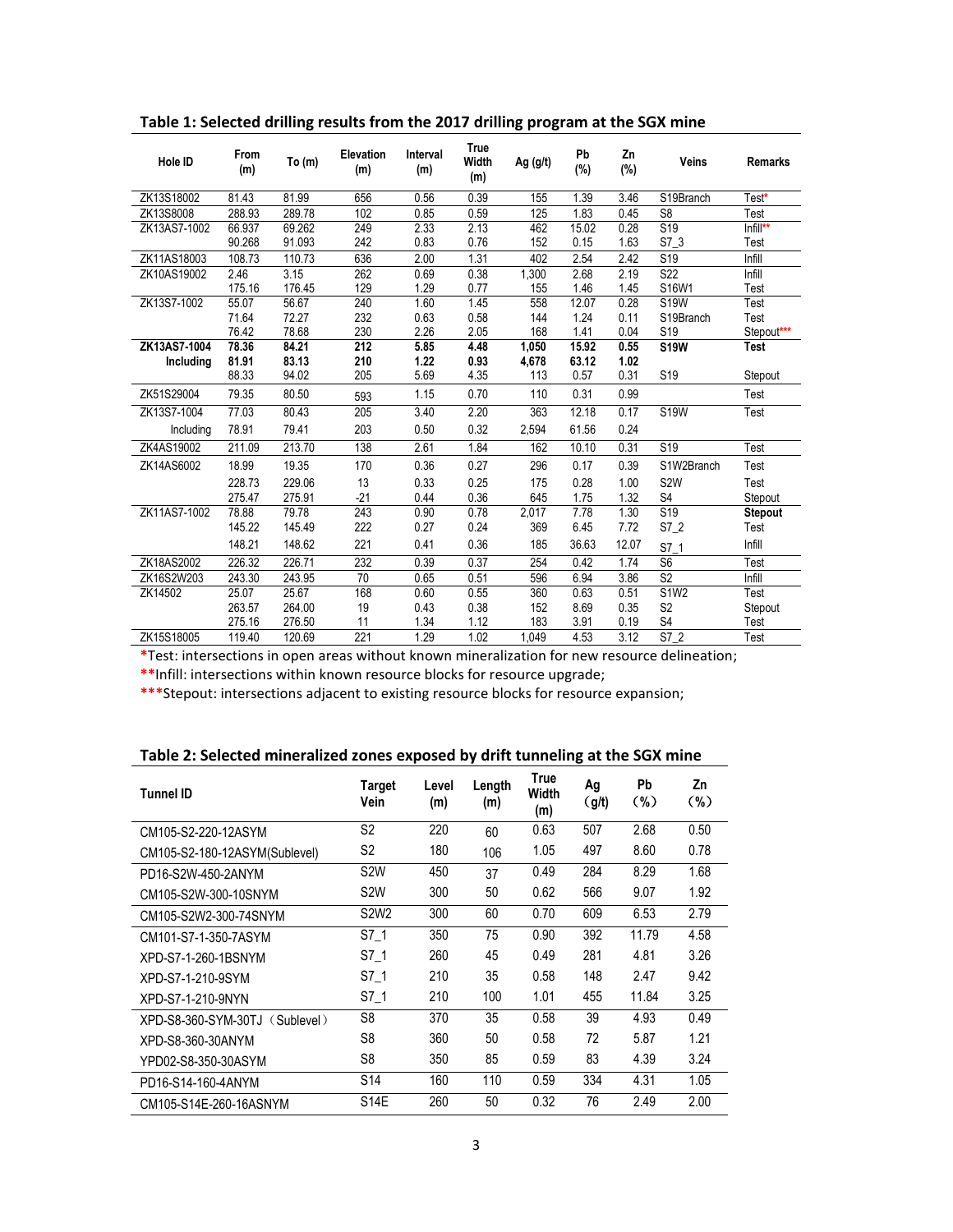| CM102-S16F2-570-59SYM | S16E2             | 570 | 50  | 0.72 | 116 | 1.61  | 5.49 |
|-----------------------|-------------------|-----|-----|------|-----|-------|------|
| CM105-S16F2-350-66SYM | S <sub>16E3</sub> | 350 | 45  | 0.36 | 492 | 9.78  | 0.60 |
| CM105-S16W-260-64NYM  | <b>S16W</b>       | 260 | 35  | 0.72 | 171 | 1.56  | 2.00 |
| CM105-S16W-210-70SYM  | <b>S16W</b>       | 210 | 30  | 0.89 | 66  | 2.08  | 2.29 |
| CM101-S22-300-6NYM    | S <sub>22</sub>   | 300 | 40  | 0.55 | 215 | 11.30 | 0.30 |
| PD700-S28-450-79SYM   | S <sub>28</sub>   | 450 | 35  | 0.64 | 332 | 9.53  | 2.12 |
| PD16-S31-210-8NSYM    | S31               | 210 | 150 | 0.86 | 640 | 7.66  | 2.08 |
| PD16-S31-160-8NSYM    | S31               | 160 | 91  | 0.70 | 369 | 8.51  | 1.67 |
| CM108-S32-680-67SYM   | S <sub>32</sub>   | 680 | 75  | 0.58 | 251 | 3.65  | 1.40 |
| CM102-S32-570-59SYM   | S32               | 570 | 85  | 0.78 | 287 | 2.21  | 4.09 |
| CM105-S33E-260-14SYM  | S33E              | 260 | 80  | 0.45 | 166 | 4.30  | 1.24 |

#### **Quality Control**

Drill cores are NQ size. Drill core samples, limited by apparent mineralization contact or shear/alteration contact, were split into halves by saw cutting. The half cores are stored in the Company's core shacks for future reference and checking, and the other half core samples are shipped in security sealed bags to the Chengde Huakan 514 Geology and Minerals Test and Research Institute in Chengde, Hebei Province, China, 226 km northeast of Beijing, and the Zhenzhou Nonferrous Exploration Institute Lab in Zhengzhou, Henan Province, China, and both labs are ISO9000 certified analytical lab. For analysis the sample is dried and crushed to minus 1mm and then split to a 200-300g subsample which is further pulverized to minus 200 mesh. Two subsamples are prepared from the pulverized sample. One is digested with aqua regia for gold analysis with AAS, and the other is digested with two-acids for analysis of silver, lead, zinc and copper with AAS.

Channel samples are collected along sample lines perpendicular to the mineralized vein structure in exploration tunnels. Spacing between sampling lines is typically 5m along strike. Both the mineralized vein and the altered wall rocks are cut with continuous chisel chipping. Sample length ranges from 0.2m to more than 1m, depending on the width of the mineralized vein and the mineralization type. Channel samples are prepared and assayed with AAS at Silvercorp's mine laboratory (Ying Lab) located at the mill complex in Luoning County, Henan Province, China. The Ying lab is officially accredited by the Quality and Technology Monitoring Bureau of Henan Province and is qualified to provide analytical service. The channel samples are dried, crushed and pulverized. A 200g sample of minus 160 mesh is prepared for assay. A duplicate sample of minus 1mm is made and kept at the laboratory archives. Gold is analysed by fire assay with AAS finish, and silver, lead, zinc and copper are assayed by two-acid digestion with AAS finish.

A routine quality assurance/quality control (QA/QC) procedure is adopted to monitor the analytical quality at the lab. Certified reference materials (CRMs), pulp duplicates and blanks are inserted into each lab batch of samples. QA/QC data at the lab are attached to the assay certificates for each batch of samples.

The Company maintains its own comprehensive QA/QC program to ensure best practices in sample preparation and analysis of the exploration samples. Project geologists regularly insert CRM, field duplicates and blanks to each batch of core samples to monitor the sample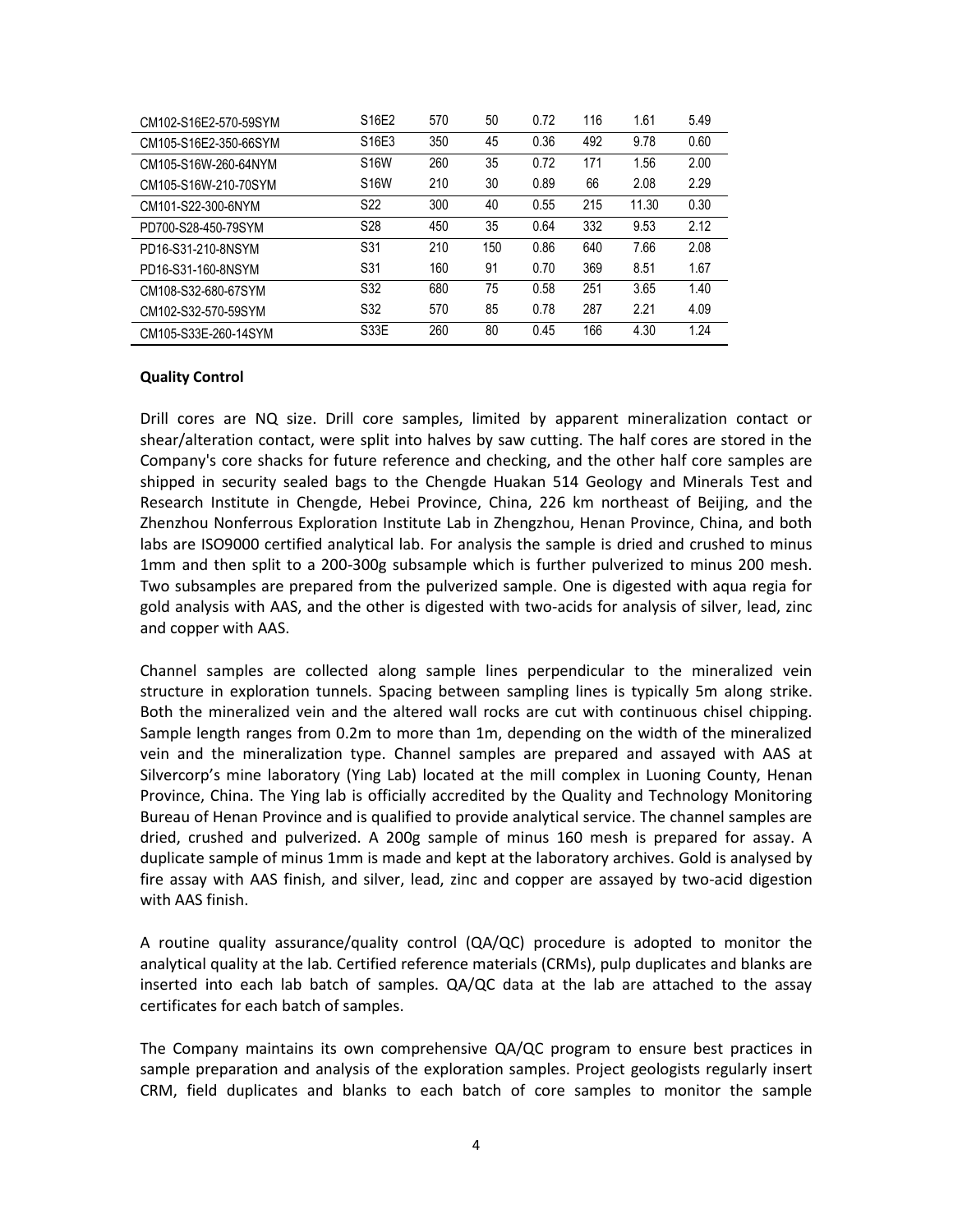preparation and analysis procedures at the labs. The analytical quality of the labs is further evaluated with external checks by sending about 3-5% of the pulp samples to higher level labs to check for lab bias.

Data from both the Company's and the labs' QA/QC programs are reviewed on a timely basis by project geologists.

Ruijin Jiang, P. Geo, reviewed the exploration data and prepared the scientific and technical information regarding exploration results contained herein. Alex Zhang, P. Geo, VP exploration of the Company, is the Qualified Person on the project as defined under National Instrument 43- 101 and he has verified and approved the contents of this news release.

### **About Silvercorp**

Silvercorp is a low-cost silver-producing Canadian mining company with multiple mines in China. The Company's vision is to deliver shareholder value by focusing on the acquisition of under developed projects with resource potential and the ability to grow organically. For more information, please visit our website at www.silvercorp.ca.

#### **For further information**

Gordon Neal Vice President, Corporate Development Silvercorp Metals Inc.

Phone: (604) 669-9397 Toll Free: 1(888) 224-1881 Email: investor@silvercorp.ca Website: www.silvercorpmetals.com

## **CAUTIONARY DISCLAIMER - FORWARD LOOKING STATEMENTS**

Certain of the statements and information in this press release constitute "forward-looking statements" within the meaning of the United States Private Securities Litigation Reform Act of 1995 and "forward-looking information" within the meaning of applicable Canadian provincial securities laws. Any statements or information that express or involve discussions with respect to predictions, expectations, beliefs, plans, projections, objectives, assumptions or future events or performance (often, but not always, using words or phrases such as "expects", "is expected", "anticipates", "believes", "plans", "projects", "estimates", "assumes", "intends", "strategies", "targets", "goals", "forecasts", "objectives", "budgets", "schedules", "potential" or variations thereof or stating that certain actions, events or results "may", "could", "would", "might" or "will" be taken, occur or be achieved, or the negative of any of these terms and similar expressions) are not statements of historical fact and may be forward-looking statements or information. Forward-looking statements or information relate to, among other things: the price of silver and other metals; the accuracy of mineral resource and mineral reserve estimates at the Company's material properties; the sufficiency of the Company's capital to finance the Company's operations; estimates of the Company's revenues and capital expenditures; estimated production from the Company's mines in the Ying Mining District; timing of receipt of